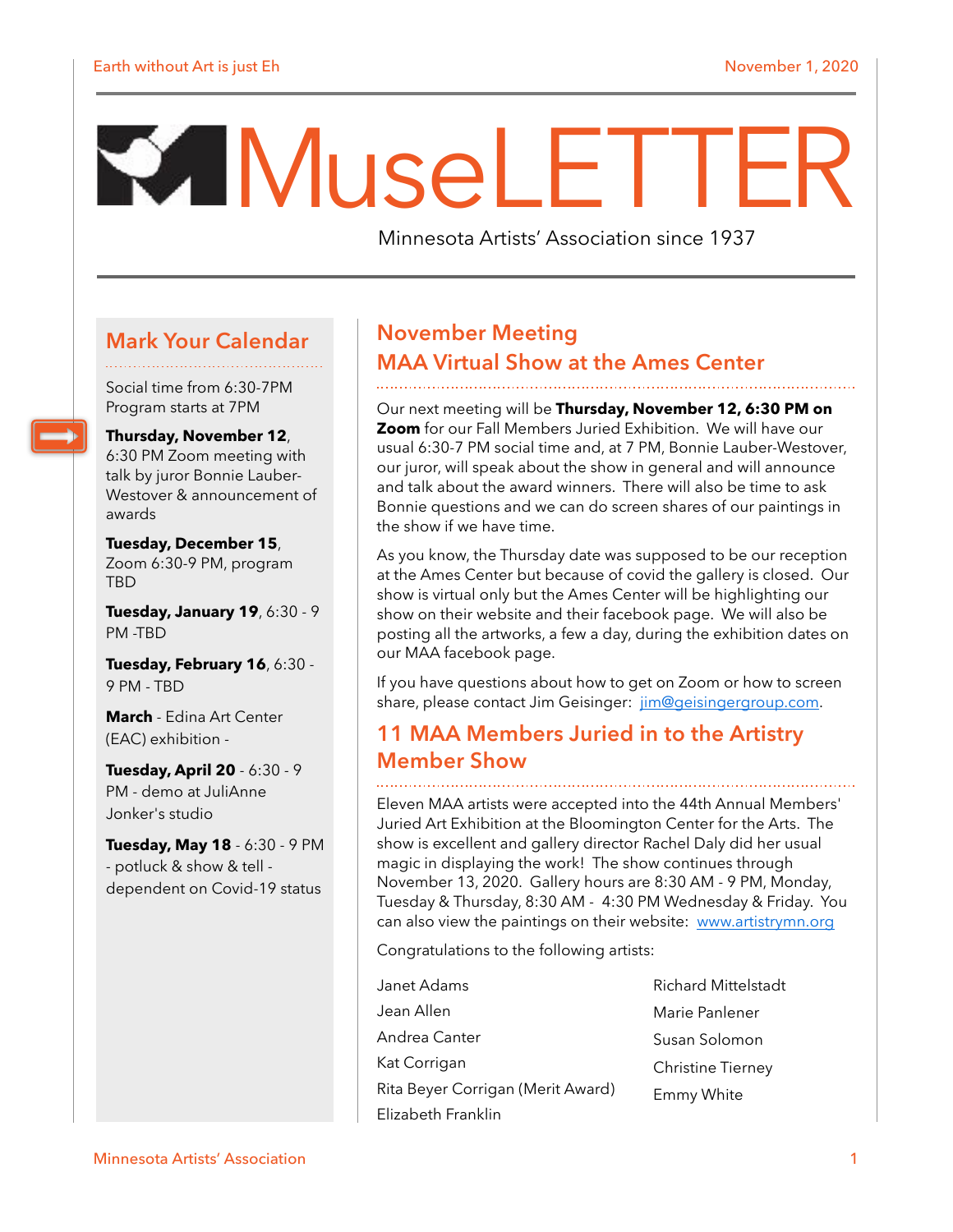#### Earth without Art is just Eh November 1, 2020

Our October meeting<br>statement workshop & 3D combining the artist Challenge was attended by 20 artists who seemed to really enjoy the evening!

#### **Artist Statement Step-by-Step**

Allison Bergblum Johnson provided a step-by-step method of keying in on who you are, what you do & why you do it in order to help you form sentences about your work that could later take form in your artist statement.

Allison stressed being as specific as possible in writing your artist statement and explained that **the artist statement is focused on your art** and **your bio is focused on your past and what brought you to this point**. She also suggested having someone edit your statement, not so much for grammatical errors, but to critique your ideas and for letting you know what they are hearing in your statement in case your statement isn't really communicating what you are wanting to say. It might be a good idea to pair up with another artist, or a good writer friend perhaps, to help each other with your artist statements.



**Give** *Springboard for the Arts* **feedback** about our Artist Statement Presentation, using this form: [Feedback](https://springboardforthearts.formstack.com/forms/event_evaluation_fy21)

## **October's 3D Challenge: Inspired Results**

#### **The 3D Challenge was incredible!**

- 13 artists created a variety of works including
- a wood sculpture with red dot wine corks;
- a sewing mobile;
- a message in a bottle in connection to the Watershed project (see Member News);
- multiple sections of gator board that were painted with various imagery and combined;
- a prototype for a Gin Rummy Tower made with styrofoam & playing cards;
- a peppermint candy necklace;
- a sculpture of paper flowers growing out of clay;
- a bionic bonsai plant;
- photos of a refurbished home & garden;
- • a covid brain sculpture made from pipe cleaners with a mask inside asking the question, "how do we communicate during these covid times?";
- a clay sculpture titled "Agnes & The Age of Anxiety"; and the two winners that are described below.

## **And the Wet Paint Gift Certificates go to:**



At the end of the night we voted on our two favorites and the winners were Marie Panlener for her majestic winged helmet made of corrugated cardboard and painted in silver & bronze

And Jack O'Leary for his elegant & rotating

"Rojo y Blanco" stabile made with balsam wood. Both artists put a

lot of thought and long hours into their wonderful creations!

Marie & Jack each received a \$75 gift certificate for Wet Paint.

Thanks to all the artists who participated in the challenge and who attended the zoom meeting! It was a great evening of learning and laughter!